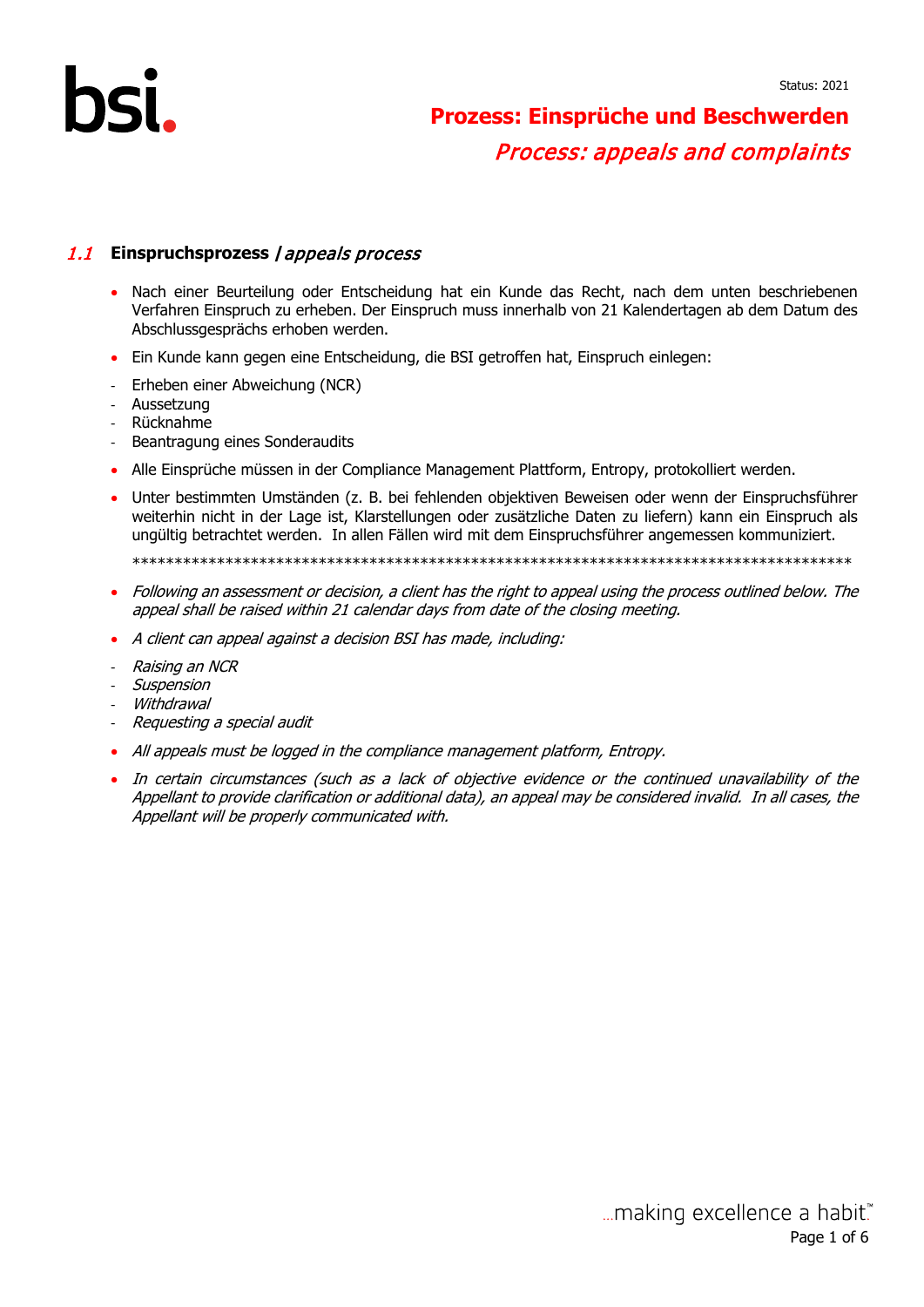



... making excellence a habit." Page 2 of 6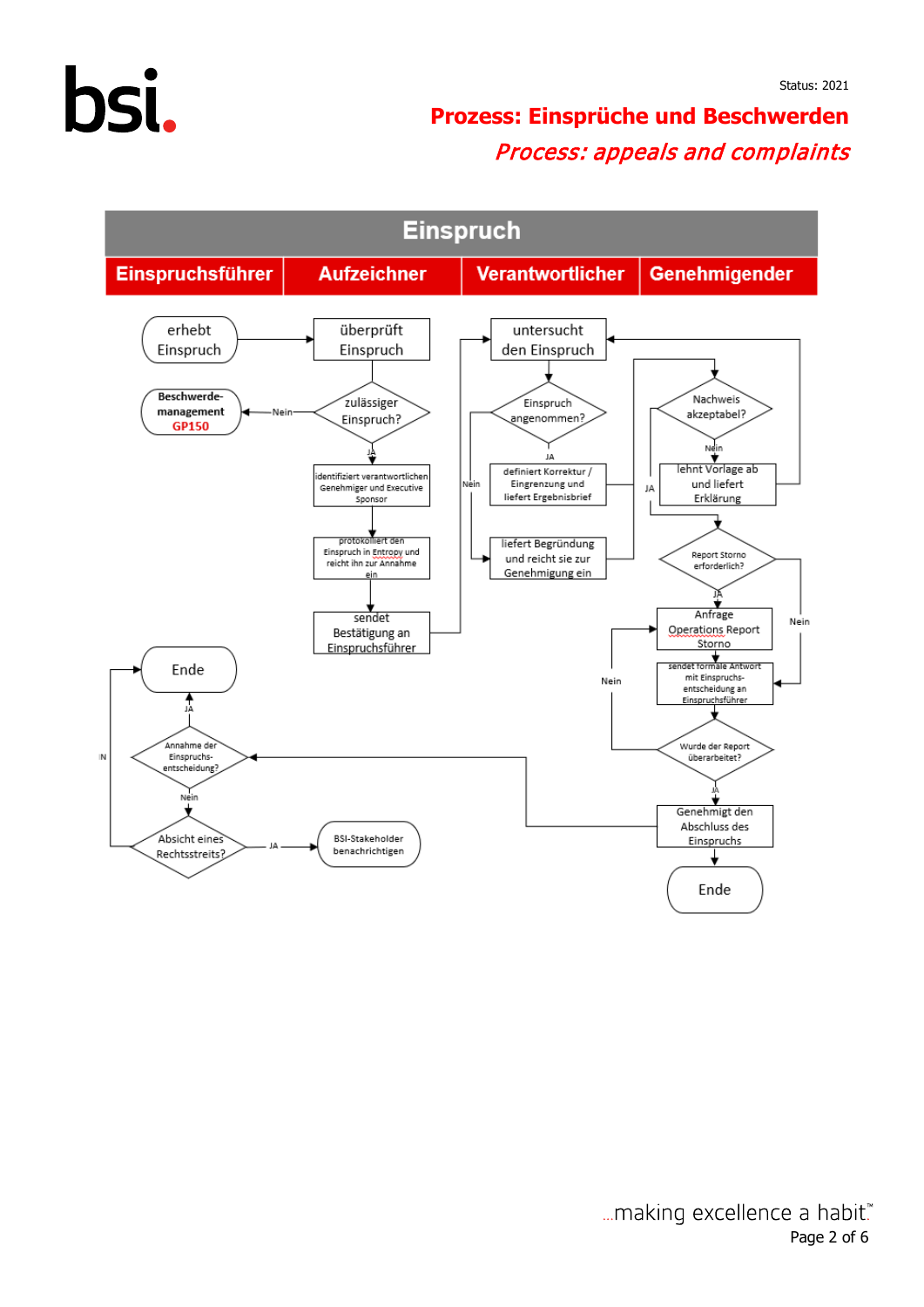# bsi.

## **Prozess: Einsprüche und Beschwerden** Process: appeals and complaints

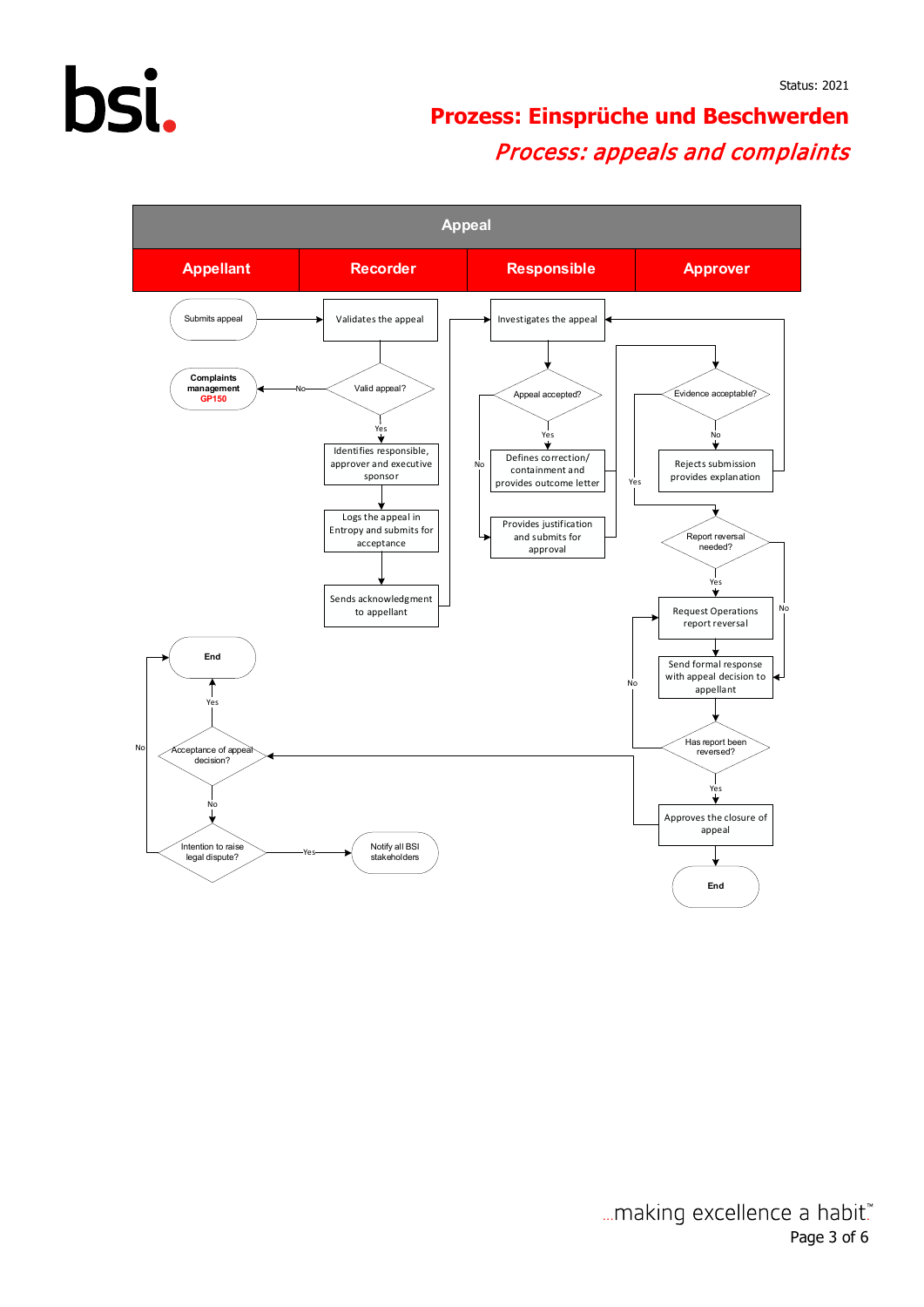#### 1.2 **Beschwerdeprozess /**complaints process

- Alle Beschwerden müssen in Übereinstimmung mit dem in GP020 Nichtkonformitäts- und Korrekturmaßnahmenprozess beschriebenen Prozess bewertet werden.
- Kunden und/oder Stakeholder müssen über das Ergebnis der Beschwerde informiert werden.
- Das BSI-Büro vor Ort ist für alle Entscheidungen im Zusammenhang mit dem Prozess der Beschwerdebearbeitung verantwortlich.
- Die Einreichung, Untersuchung und Entscheidung einer Beschwerde darf nicht zu diskriminierenden Maßnahmen gegen den Beschwerdeführer führen.
- Der Prozess der Korrekturmaßnahmen soll genutzt werden, um die Ursache der Beschwerde zu untersuchen und Korrekturmaßnahmen zu ergreifen, um eine Wiederholung zu verhindern.
- Alle Beschwerden müssen in Entropy, der globalen Compliance-Management-Plattform von BSI, protokolliert werden. Kurzanleitungen sind auf der neuen Entropy-Seite verfügbar.
- Öffentlich zugängliche Informationen zum Beschwerdemanagement sind auf der BSI-Website zu finden. Unter bestimmten Umständen kann eine Beschwerde als ungültig betrachtet werden. Solche Umstände können ein Mangel an Beweisen oder die sukzessive Nichtverfügbarkeit des Beschwerdeführers sein, um Klärungen oder zusätzliche Daten zu liefern. In allen Fällen wird mit dem Beschwerdeführer angemessen kommuniziert und die Unterlagen, die die Entscheidung, die Beschwerde als ungültig einzustufen, unterstützen, werden aufbewahrt.

Wenn sich eine Beschwerde auf einen potenziellen Verstoß gegen die gesetzlichen Bestimmungen bezieht, müssen der Scheme Manager (falls zutreffend) und der Regional Head of Compliance & Risk informiert werden. Sie prüfen die Sensibilität der Beschwerde und eskalieren ggf. an die Konzernrechtsabteilung.

\*\*\*\*\*\*\*\*\*\*\*\*\*\*\*\*\*\*\*\*\*\*\*\*\*\*\*\*\*\*\*\*\*\*\*\*\*\*\*\*\*\*\*\*\*\*\*\*\*\*\*\*\*\*\*\*\*\*\*\*\*\*\*\*\*\*\*\*\*\*\*\*\*\*\*\*\*\*\*\*\*\*\*\*\*\*\*\*

- All complaints must be evaluated in line with the process detailed in GP020 Nonconformity and Corrective Action Process.
- Clients and/or stakeholders must be informed of the complaint outcome.
- The BSI country office will be responsible for all decisions related to the complaints handling process.
- The submission, investigation and decision of a complaint shall not result in any discriminatory actions against the complainant.
- The corrective action process is to be used to investigate the root cause of the complaint and to provide corrective action to prevent recurrence.
- All complaints must be logged in Entropy, the BSI global compliance management platform. Quick reference guides are available in th[e New Entropy](https://intranet.bsi-global.com/MyServices/InternalTools/EntropyInternalApp/SitePages/Home.aspx) site.
- Publically available information related to complaints management is available on the BSI website. In certain circumstances a complaint may be considered invalid. Such circumstances may be a lack of evidence or successive unavailability of complainant to provide clarification or additional data. In all cases, the complainant will be properly communicated with and records to support the decision to classify the complant as invalid retained.

If a complaint is in relation to a potential breach of legal compliance, the Scheme Manager (if applicable) and Regional Head of Compliance & Risk must be informed. They will review the sensitivity of the complaint, and, where appropriate, escalate to Group Legal Services.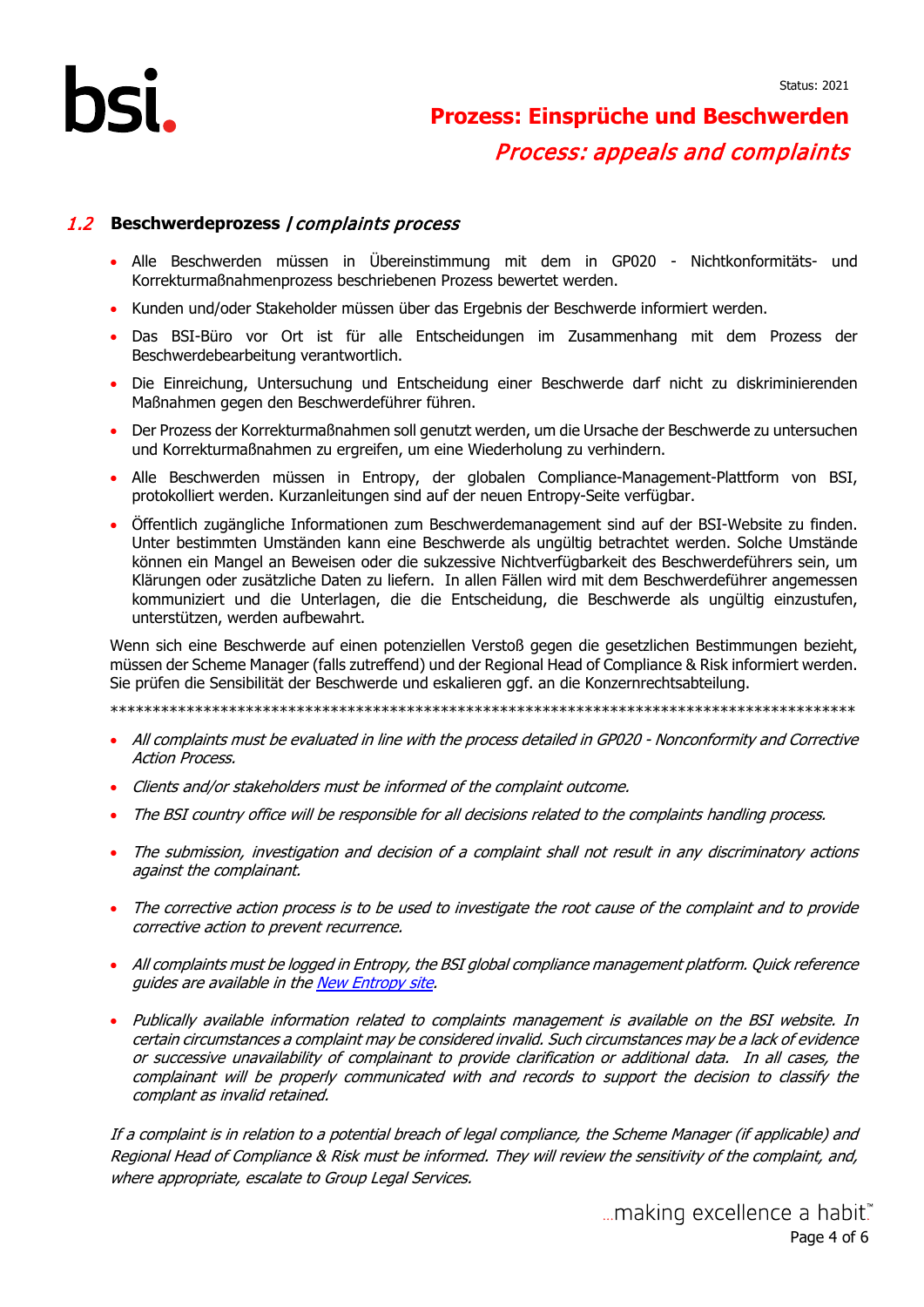